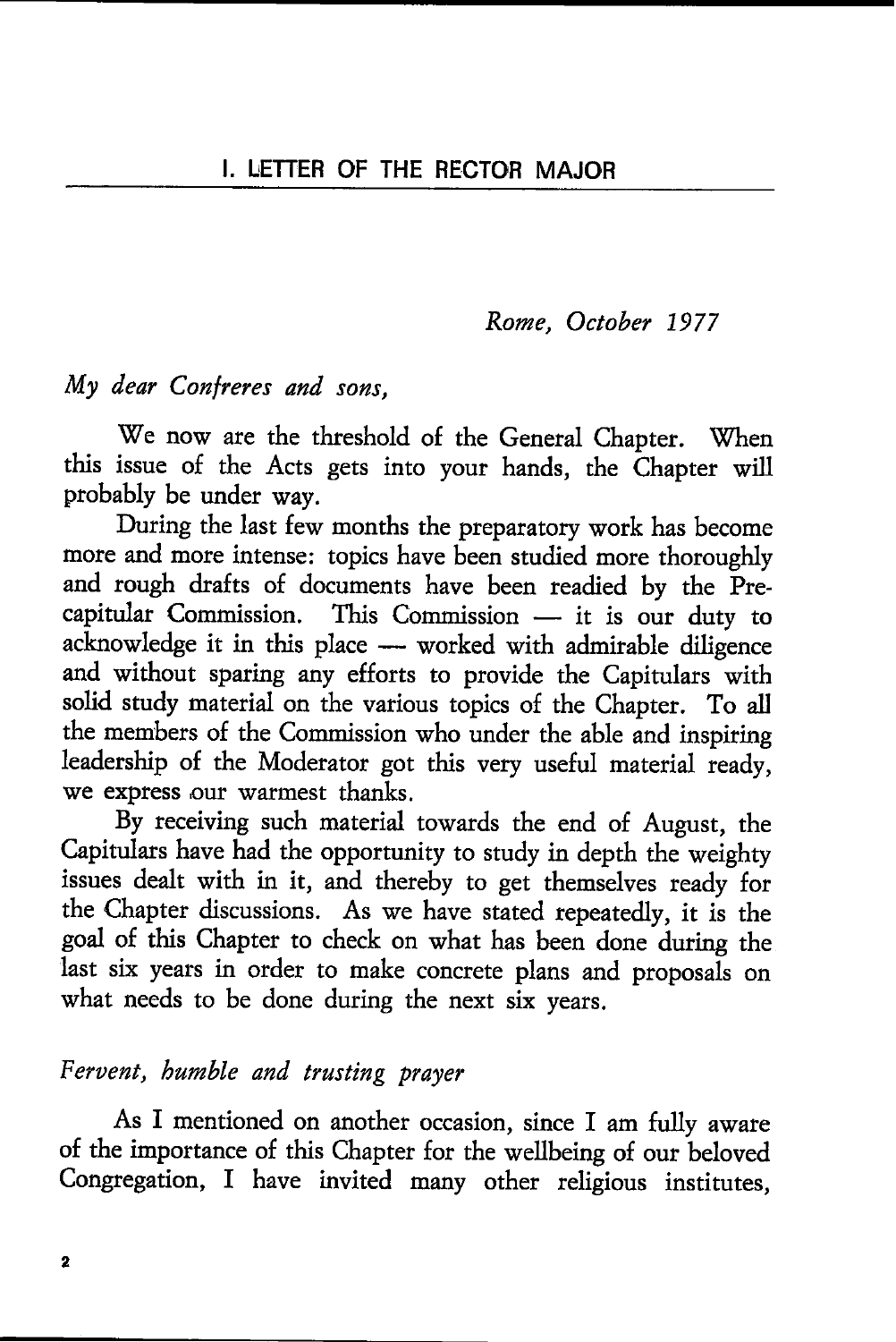especially those of contemplative life, to give us the precious support of their prayers, and have received a cordial assurance from very many of them. Also the various branches of the Salesian Family have pledged themselves to stay fraternally close to us in imploring from the Holy Spirit his much-needed guiding light.

It should however be clear that we must be the first to feel concerned and indeed duty-bound to have recourse to prayer. I therefore invite all of you, particularly the sick and suffering confreres, to accompany the Chapter members with your fervent, humble and trusting prayer. The work of this great assembly of ours touches our deepest spiritual concerns and needs. This is one more reason why we should enrich it with that wealth which comes from our contact with God-prayer that is.

We can thus feel hopeful that the Chapter will attain its set goals and will bring about the Salesian spiritual and apostolic renewal which is eagerly awaited not only by our confteres, but also by all those who regard themselves as a vital part of our Family and cherish the destiny and mission entrusted by Divine Providence to our beloved Congregation in the Church and society.

## Divine Providence now summons us to look forward

Dear Confreres, with this brief letter at the conclusion of my six-yeat term of office, we bring to an end a long series of letters by which we meant to strengthen our fraternal and family ties uniting each member of the Congregation, regardless of where he may be living, to the Rector Major and to the center of the Congregation a center we all must look to as the center of - power and light in our Family.

Looking back, I remember first of all our very many meetings in the most varied places of the world meetings which ings in the most varied places of the world — inectings which were always marked by the Salesian family spirit. Once again I can see all of you and relive with a great deal of personal satisfaction those happy and enriching moments spent together.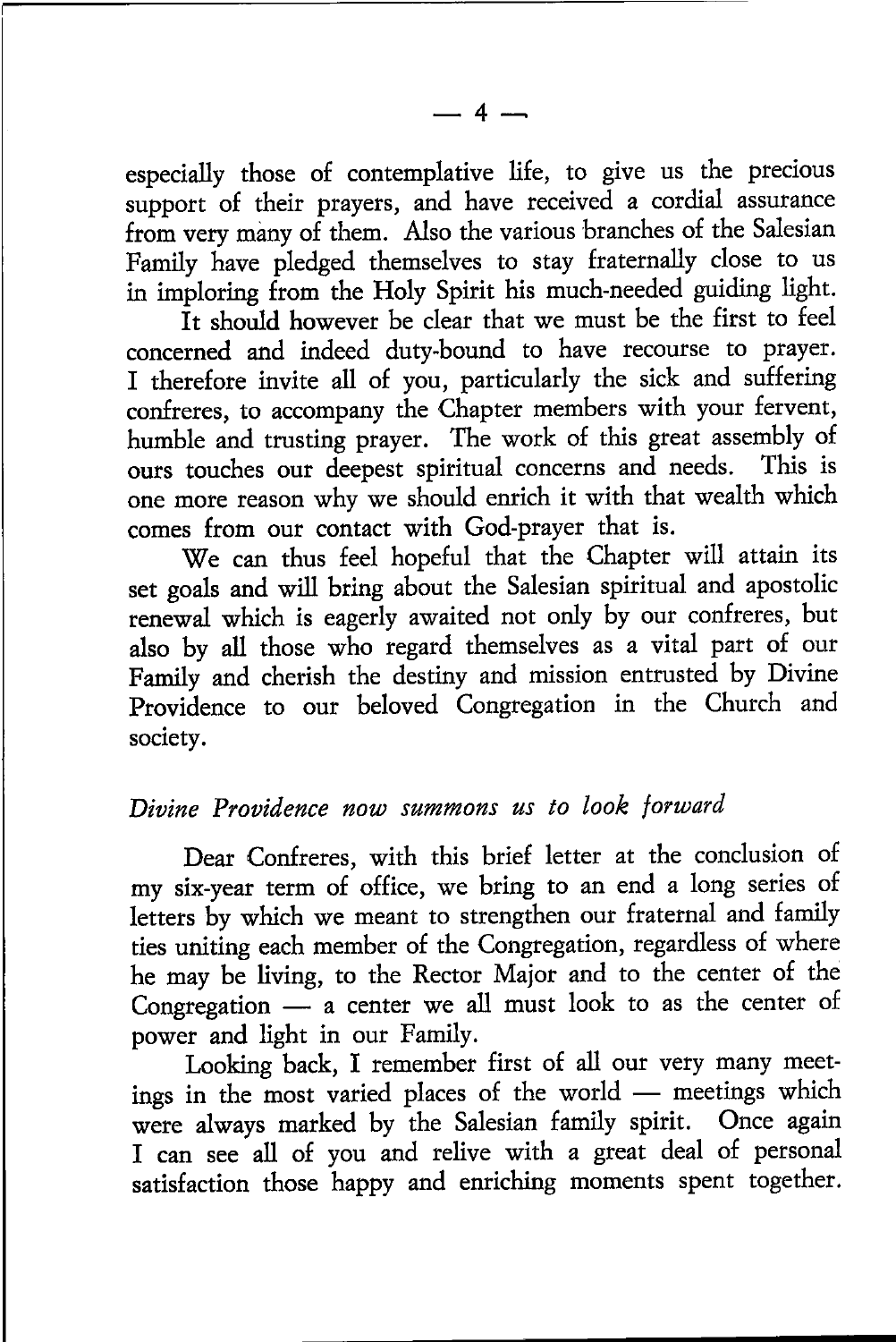On many other occasions I had the opportunity to get in touch with you through my letters addressed either to individuals or more commonly to groups. Through this means too were we able to shate deep and cherished sentiments of fidelity and love to Don Bosco and the Congregation.

But Divine Providence now asks us to look forward. It is to this end that we are about to celebrate the 2Lst General Chapter.

The Superiors who will be elected by this Chapter will, as we deeply trust, be assisted by the One who always stood by Don Bosco with motherly carc, and watched over and guided and conrforted our Congregation in its often difficult and troubled journey. Supported by the consensus and active collaboration of all of us, the new Superiors will promote the advancement of our Congregation. They will give every bit of their energies to the carrying out of the constructive, practical and stimulating deliberations which will come out of the General Chapter.

We will join whatever forces we have - be they large we will join whatever forces we have — be they large<br>or small, it hardly matters — for the accomplishment of a program<br>of resolute renewal. of resolute renewal.

## My cordial and brotherly greeting

On my own part, I first of all send my cordial and brotherly greeting to each of you, particularly to those who are suffering in body or spirit and those who are prevented, against theit wills, from participating in full in the life and mission of the Congregation.

And I ask you to remember me frequently to the good Lord that in his infinite mercy he may overlook all the shottcomings and failures of my far from short term of office.

At the same time I should like to express from the bottom of my heart my sincere regret fot any wrong that I may have done anyone in any way, albeit unintentiondly, in the exercise of my mandate.

The Good Lord grant me to make myself, within the limits of my capacities, still useful to the Congregation, most of all